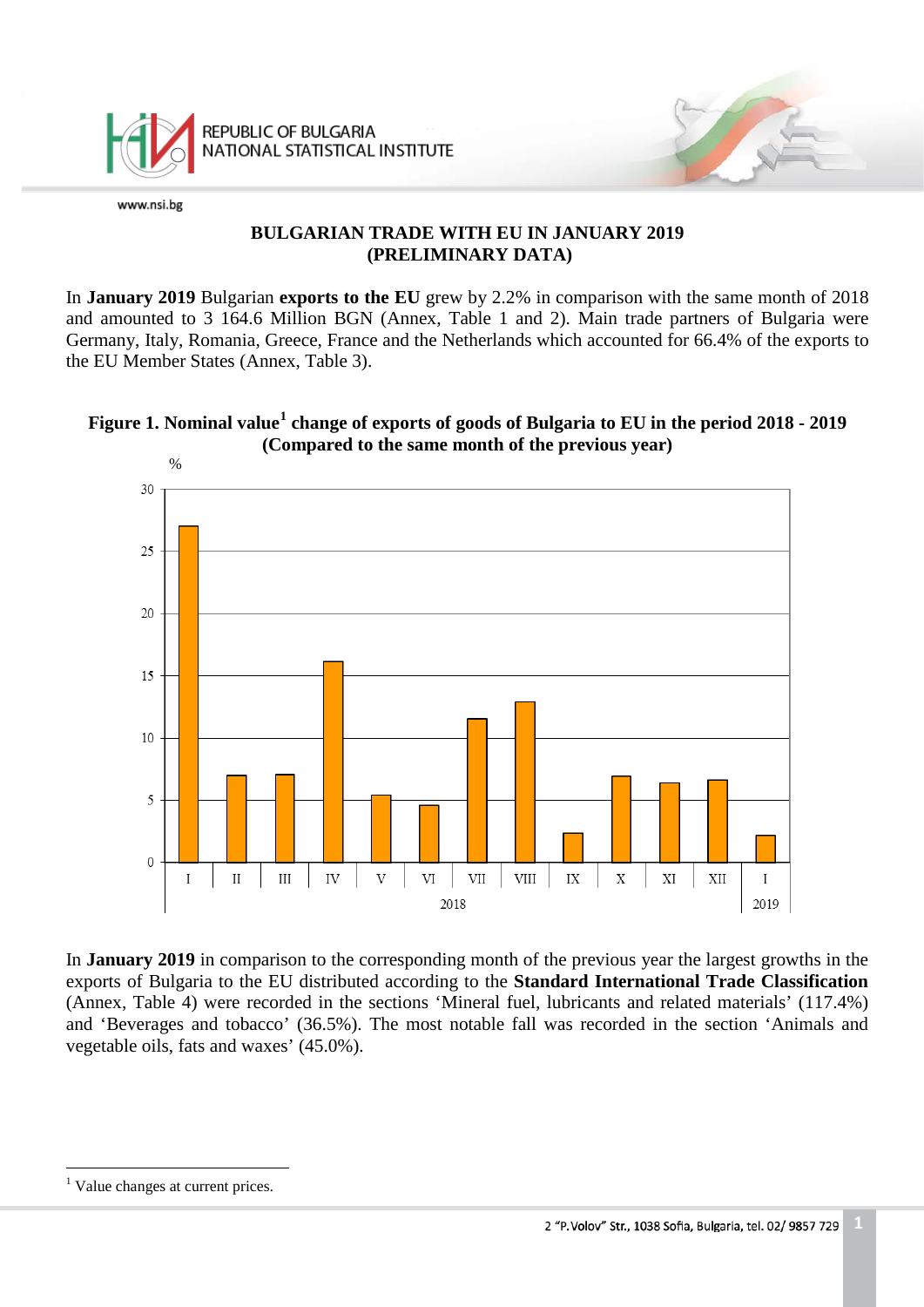

Bulgarian **imports from the EU** in **January 2019** decreased by 7.4% compared to same month of 2018 and reached 2 990.6 Million BGN at CIF prices (Annex, Tables 1 and 2). The largest amounts were reported for the goods imported from Germany, Italy, Romania, Greece and Hungary (Annex, Table 3).





In **January 2019** compared to the corresponding month of the previous year the largest growth in imports from the EU distributed according to the **Standard International Trade Classification** was reported in the section 'Beverages and tobacco' (48.1%) while the most notable fall was observed in the section 'Mineral fuel, lubricants and related materials' (62.8%).

The **foreign trade balance** of Bulgaria (export FOB - import CIF) **with the EU** in January 2019 was positive and added up to 174.0 Million BGN (Annex, Table 1). At FOB/FOB prices (after elimination of transport and insurance costs on imports) the trade balance was also positive and amounted to 356.9 Million BGN.

<span id="page-1-0"></span><sup>&</sup>lt;sup>1</sup> Value changes at current prices.  $\frac{1}{1}$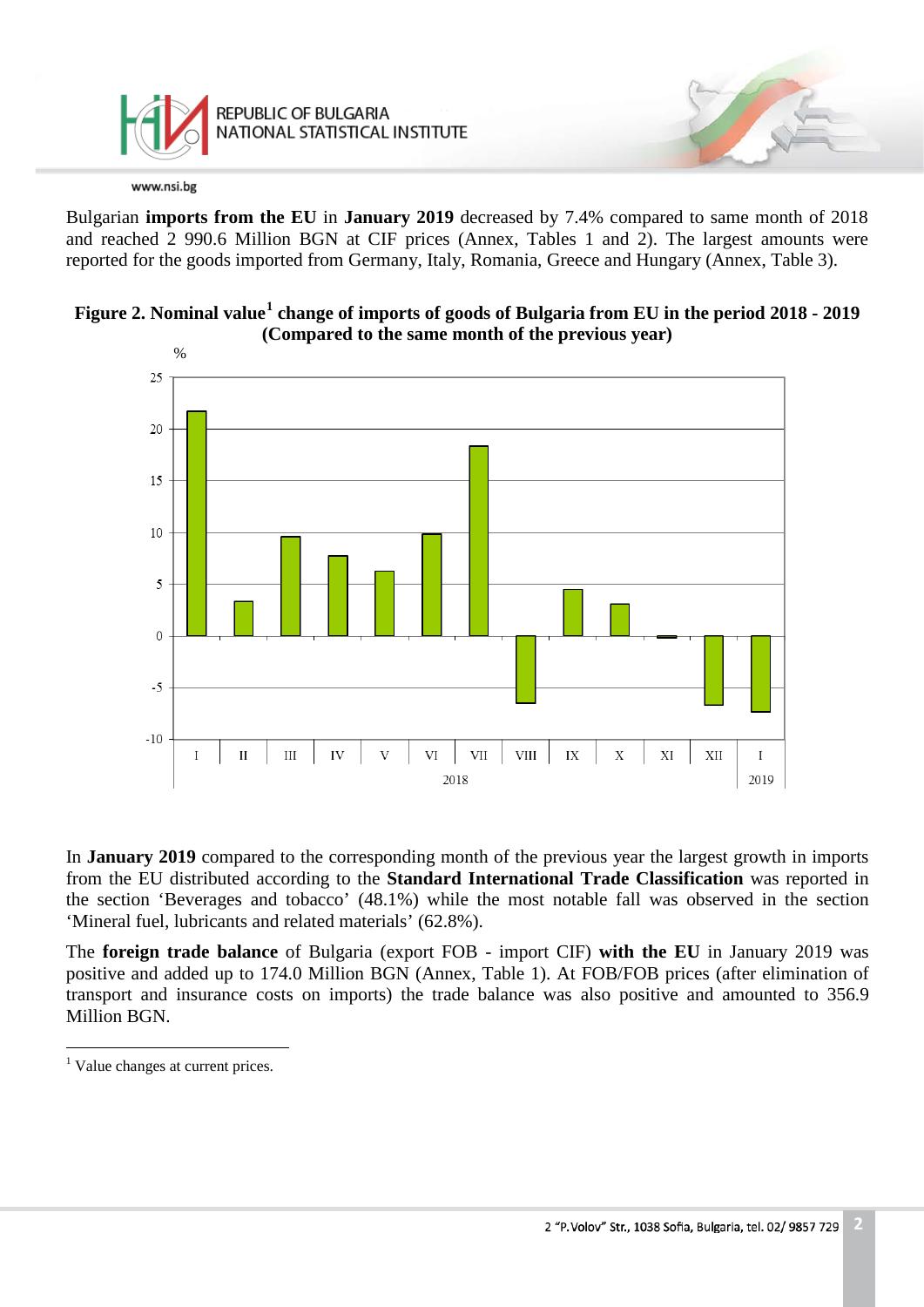

**Annex**

#### **Table 1**

# **Exports, imports and trade balance of Bulgaria in January 20181 and 20191 by months**

(Million BGN)

| <b>Months/Periods</b> |              | <b>Exports - FOB</b> |        |              | Imports - CIF |        |              | $Imports - FOB2$ |               | Trade balance - FOB/CIF |          |         |              |       | Trade balance - $FOB/FOB2$ |
|-----------------------|--------------|----------------------|--------|--------------|---------------|--------|--------------|------------------|---------------|-------------------------|----------|---------|--------------|-------|----------------------------|
|                       | <b>Total</b> | EU                   | Non EU | <b>Total</b> | EU            | Non EU | <b>Total</b> | EU               | <b>Non EU</b> | <b>Total</b>            | EU       | Non EU  | <b>Total</b> | EU    | <b>Non EU</b>              |
| 1.2018                | 4393.5       | 3096.8               | 1296.7 | 5057         | 3228.7        | 1828.4 | 4678.8       | 3011.6           | 1667.2        | $-663.6$                | $-131.9$ | $-531$  | $-285.3$     | 85.2  | $-370.5$                   |
|                       |              |                      |        |              |               |        |              |                  |               |                         |          |         |              |       |                            |
| 1.2019                | 4558.8       | 3164.6               | 1394.2 | 4984.9       | 2990.6        | 1994.3 | 4623.4       | 2807.7           | 1815.7        | $-426.1$                | 174.0    | $-600.$ | $-64.6$      | 356.9 | $-421.5$                   |

 $1$  Data are preliminary as of 12-th April 2019.

<sup>2</sup> By data of BNB for the transport costs.

#### **Table 2**

## **Value changes of exports and imports of Bulgaria in January 20191 compared to the same month of the previous year**

|                       |              |                      |          |              |                      |               |                      |        | (Per cent)      |  |
|-----------------------|--------------|----------------------|----------|--------------|----------------------|---------------|----------------------|--------|-----------------|--|
| <b>Months/Periods</b> |              | <b>Exports - FOB</b> |          |              | <b>Imports - CIF</b> |               | <b>Imports - FOB</b> |        |                 |  |
|                       | <b>Total</b> | EU                   | Non EU   | <b>Total</b> | EU                   | <b>Non EU</b> | Total                | EU     | <b>Non EU</b>   |  |
|                       | 3.8          | $\Omega$<br>2.Z      | 75<br>ر… | -1.4         | .4<br>$-1$           | 9.1           | $-1.4$               | $-6.8$ | $\Omega$<br>o.> |  |

 $\frac{1}{1}$  Data are preliminary as of 12-th April 2019.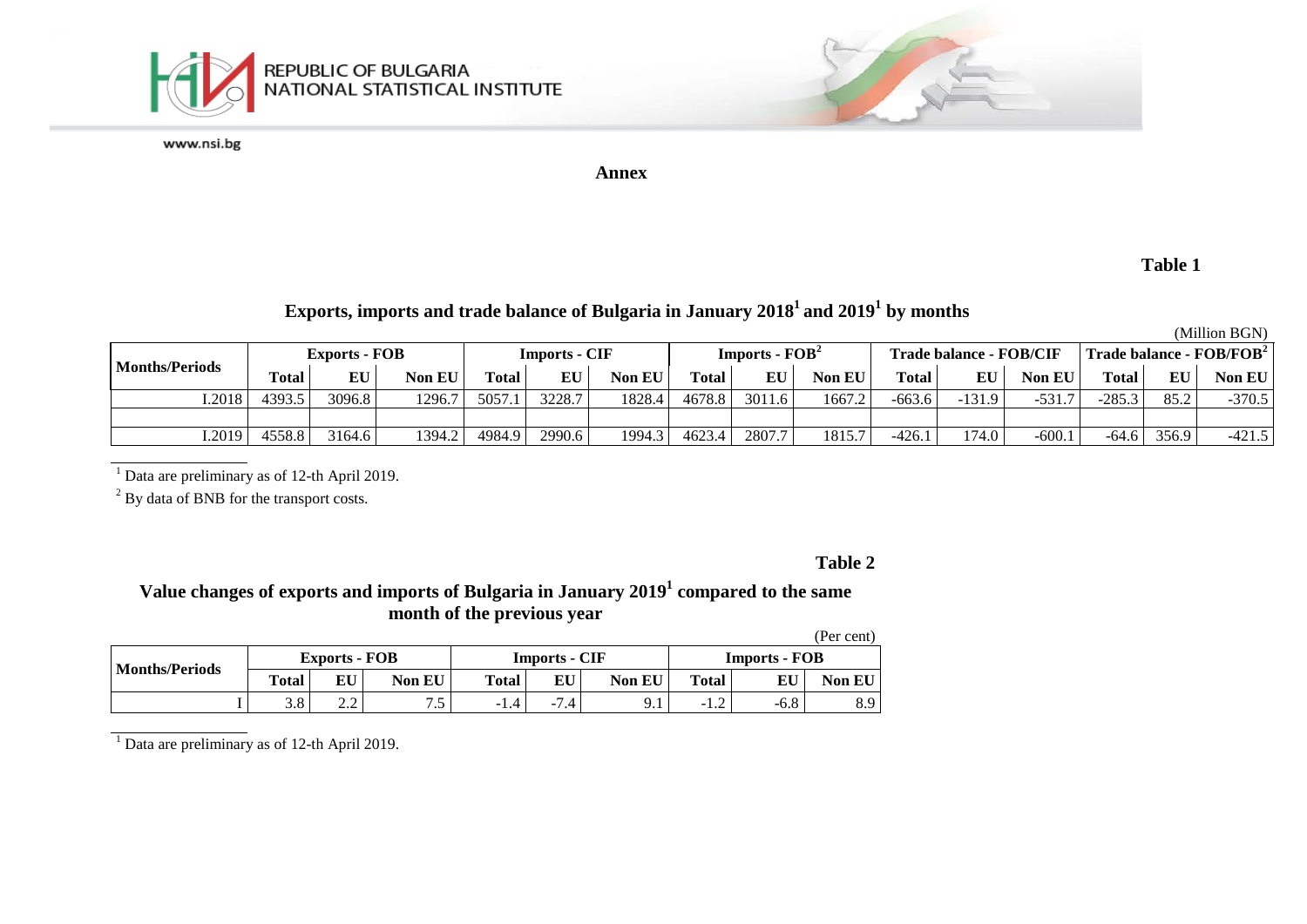



#### **Table 3**

## **Exports, imports and trade balance by groups of countries and main partner countries1 of Bulgaria in January 20182 and 20192**

|                                |                    | <b>Exports - FOB</b> |                                                         |                    | <b>Imports - CIF</b> | Trade balance -<br><b>FOB/CIF</b>                       |                    |          |
|--------------------------------|--------------------|----------------------|---------------------------------------------------------|--------------------|----------------------|---------------------------------------------------------|--------------------|----------|
| <b>Countries and groups of</b> | 2018               | 2019                 | Change<br>compared                                      | 2018               | 2019                 | <b>Change</b><br>compared                               | 2018               | 2019     |
| countries                      | <b>Million BGN</b> |                      | to the same<br>period of<br>the<br>previous<br>year - % | <b>Million BGN</b> |                      | to the same<br>period of<br>the<br>previous<br>year - % | <b>Million BGN</b> |          |
| <b>Total</b>                   | 4393.5             | 4558.8               | 3.8                                                     | 5057.1             | 4984.9               |                                                         | $-663.6$           | $-426.1$ |
| EU                             | 3096.8             | 3164.6               | 2.2                                                     | 3228.7             | 2990.6               | $-7.4$                                                  | $-131.9$           | 174.0    |
| Austria                        | 81.5               | 96.2                 | 18.0                                                    | 119.8              | 120.6                | 0.7                                                     | $-38.3$            | $-24.4$  |
| Belgium                        | 147.9              | 130.2                | $-12.0$                                                 | 88.5               | 101.0                | 14.1                                                    | 59.4               | 29.2     |
| Croatia                        | 22.5               | 18.7                 | $-16.9$                                                 | 10.9               | 11.3                 | 3.7                                                     | 11.6               | 7.4      |
| Cyprus                         | 15.1               | 19.3                 | 27.8                                                    | 65.8               | 5.6                  | $-91.5$                                                 | $-50.7$            | 13.7     |
| Czech Republic                 | 96.4               | 112.7                | 16.9                                                    | 108.4              | 125.3                | 15.6                                                    | $-12.0$            | $-12.6$  |
| Denmark                        | 24.4               | 36.1                 | 48.0                                                    | 17.1               | 26.0                 | 52.0                                                    | 7.3                | 10.1     |
| Estonia                        | 4.4                | 4.8                  | 9.1                                                     | 2.7                | 5.8                  | 114.8                                                   | 1.7                | $-1.0$   |
| Finland                        | 8.9                | 10.4                 | 16.9                                                    | 13.2               | 9.1                  | $-31.1$                                                 | $-4.3$             | 1.3      |
| France                         | 187.6              | 205.9                | 9.8                                                     | 151.0              | 149.9                | $-0.7$                                                  | 36.6               | 56.0     |
| Germany                        | 782.5              | 775.3                | $-0.9$                                                  | 607.5              | 584.8                | $-3.7$                                                  | 175.0              | 190.5    |
| Greece                         | 279.0              | 286.2                | 2.6                                                     | 193.2              | 230.1                | 19.1                                                    | 85.8               | 56.1     |
| Hungary                        | 70.4               | 78.1                 | 10.9                                                    | 179.4              | 197.2                | 9.9                                                     | $-109.0$           | $-119.1$ |
| Ireland                        | 7.6                | 5.9                  | $-22.4$                                                 | 22.0               | 19.2                 | $-12.7$                                                 | $-14.4$            | $-13.3$  |
| Italy                          | 437.4              | 373.5                | $-14.6$                                                 | 338.7              | 328.4                | $-3.0$                                                  | 98.7               | 45.1     |
| Latvia                         | 5.0                | 5.3                  | 6.0                                                     | 8.4                | 2.7                  | $-67.9$                                                 | $-3.4$             | 2.6      |
| Lithuania                      | 11.6               | 12.0                 | 3.4                                                     | 6.8                | 8.5                  | 25.0                                                    | 4.8                | 3.5      |
| Luxembourg                     | 1.2                | 2.4                  | 100.0                                                   | 13.1               | 9.7                  | $-26.0$                                                 | $-11.9$            | $-7.3$   |
| Malta                          | 3.5                | 5.0                  | 42.9                                                    | 67.7               | 4.0                  | $-94.1$                                                 | $-64.2$            | 1.0      |
| Netherlands                    | 162.0              | 130.6                | $-19.4$                                                 | 177.7              | 172.6                | $-2.9$                                                  | $-15.7$            | $-42.0$  |
| Poland                         | 119.0              | 107.7                | $-9.5$                                                  | 153.8              | 161.2                | 4.8                                                     | $-34.8$            | $-53.5$  |
| Portugal                       | 12.6               | 44.8                 | 255.6                                                   | 22.9               | 8.8                  | $-61.6$                                                 | $-10.3$            | 36.0     |
| Romania                        | 291.6              | 330.0                | 13.2                                                    | 324.4              | 312.0                | $-3.8$                                                  | $-32.8$            | 18.0     |
| Slovakia                       | 29.7               | 54.9                 | 84.8                                                    | 69.9               | 66.7                 | $-4.6$                                                  | $-40.2$            | $-11.8$  |
| Slovenia                       | 27.8               | 38.7                 | 39.2                                                    | 32.9               | 38.0                 | 15.5                                                    | $-5.1$             | 0.7      |
| Spain                          | 106.2              | 97.8                 | $-7.9$                                                  | 315.8              | 177.5                | $-43.8$                                                 | $-209.6$           | $-79.7$  |
| Sweden                         | 38.6               | 45.6                 | 18.1                                                    | 32.6               | 39.0                 | 19.6                                                    | 6.0                | 6.6      |
| United Kingdom                 | 103.6              | 111.7                | 7.8                                                     | 75.7               | 67.8                 | $-10.4$                                                 | 27.9               | 43.9     |
| Not specified                  | 18.8               | 24.8                 | 31.9                                                    | 8.8                | 7.8                  | $-11.4$                                                 | 10.0               | 17.0     |

<sup>1</sup> Partner country:

- In case of exports (or dispatches) is the country (or Member State) of final destination of the goods.

- In case of imports (or arrivals) is the country (or Member State) of consignment of the goods. <sup>2</sup> Data are preliminary as of 12-th April 2019.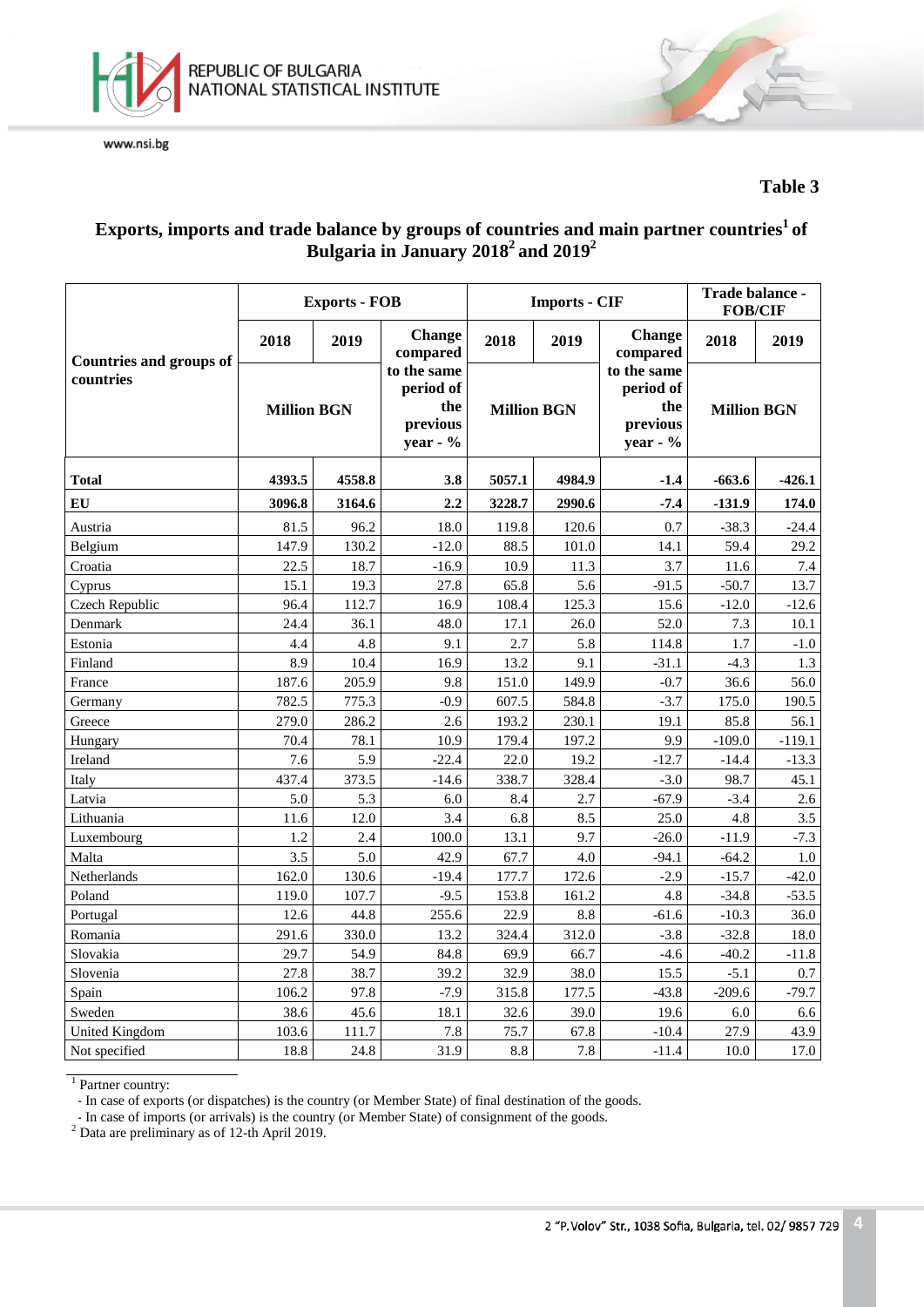

#### **Table 3**

## Exports, imports and trade balance by groups of countries and main partner countries<sup>1</sup> of **Bulgaria in January 20182 and 20192**

(Continued)

| $\sqrt{2}$                     |                    | <b>Exports - FOB</b> |                                                           |                    | <b>Imports - CIF</b> |                                                         | Trade balance -<br><b>FOB/CIF</b> |          |
|--------------------------------|--------------------|----------------------|-----------------------------------------------------------|--------------------|----------------------|---------------------------------------------------------|-----------------------------------|----------|
| <b>Countries and groups of</b> | 2018               | 2019                 | <b>Change</b><br>compared                                 | 2018               | 2019                 | <b>Change</b><br>compared                               | 2018                              | 2019     |
| countries                      | <b>Million BGN</b> |                      | to the same<br>period of<br>the<br>previous<br>year - $%$ | <b>Million BGN</b> |                      | to the same<br>period of<br>the<br>previous<br>year - % | <b>Million BGN</b>                |          |
| <b>Non-EU</b> countries        | 1296.7<br>1394.2   |                      | 7.5                                                       | 1828.4             | 1994.3               | 9.1                                                     | $-531.7$                          | $-600.1$ |
| CIS <sup>3</sup>               | 86.0               | 90.7                 | 5.5                                                       | 502.4              | 550.4                | 9.6                                                     | $-416.4$                          | $-459.7$ |
| of which:                      |                    |                      |                                                           |                    |                      |                                                         |                                   |          |
| Kazakhstan                     | 6.4                | 8.2                  | 28.1                                                      | 1.7                | 0.5                  | $-70.6$                                                 | 4.7                               | 7.7      |
| <b>Russian Federation</b>      | 59.4               | 59.9                 | 0.8                                                       | 486.9              | 538.5                | 10.6                                                    | $-427.5$                          | $-478.6$ |
| OECD <sup>4</sup>              | 481.0              | 501.9                | 4.3                                                       | 494.6              | 473.4                | $-4.3$                                                  | $-13.6$                           | 28.5     |
| of which:                      |                    |                      |                                                           |                    |                      |                                                         |                                   |          |
| Canada                         | 6.5                | 6.1                  | $-6.2$                                                    | 16.8               | 14.0                 | $-16.7$                                                 | $-10.3$                           | $-7.9$   |
| Israel                         | 9.6                | 10.7                 | 11.5                                                      | 6.1                | 8.5                  | 39.3                                                    | 3.5                               | 2.2      |
| Japan                          | 5.8                | 5.3                  | $-8.6$                                                    | 20.1               | 17.6                 | $-12.4$                                                 | $-14.3$                           | $-12.3$  |
| Korea, Republic of             | 5.5                | 20.3                 | 269.1                                                     | 26.5               | 21.4                 | $-19.2$                                                 | $-21.0$                           | $-1.1$   |
| Turkey                         | 354.2              | 311.0                | $-12.2$                                                   | 291.9              | 330.0                | 13.1                                                    | 62.3                              | $-19.0$  |
| <b>United States</b>           | 54.4               | 97.3                 | 78.9                                                      | 88.4               | 38.3                 | $-56.7$                                                 | $-34.0$                           | 59.0     |
| $EFTA^5$                       | 31.4               | 33.8                 | 7.6                                                       | 32.9               | 37.6                 | 14.3                                                    | $-1.5$                            | $-3.8$   |
| of which:                      |                    |                      |                                                           |                    |                      |                                                         |                                   |          |
| Norway                         | 5.4                | 6.9                  | 27.8                                                      | 3.1                | 3.7                  | 19.4                                                    | 2.3                               | 3.2      |
| Switzerland                    | 25.1               | 26.6                 | 6.0                                                       | 29.5               | 33.6                 | 13.9                                                    | $-4.4$                            | $-7.0$   |

 $1$  Partner country:

- In case of exports (or dispatches) is the country (or Member State) of final destination of the goods.

- In case of imports (or arrivals) is the country (or Member State) of consignment of the goods.

<sup>2</sup> Data are preliminary as of 12-th of April 2019.<br><sup>3</sup> CIS includes: Azerbaijan; Armenia; Belarus; Kazakhstan; Kyrgyz Republic; Moldova, Republic of; Russian Federation;<br>Tajikistan; Turkmenistan; Uzbekistan.

<sup>4</sup> OECD includes: Australia; Virgin Islands (US); United States; Iceland; Canada; Mexico; New Zealand; Norway; Korea, Republic of; Turkey; Switzerland; Japan; Israel and Chile.<br><sup>5</sup> EFTA includes: Norway; Switzerland; Iceland and Liechtenstein.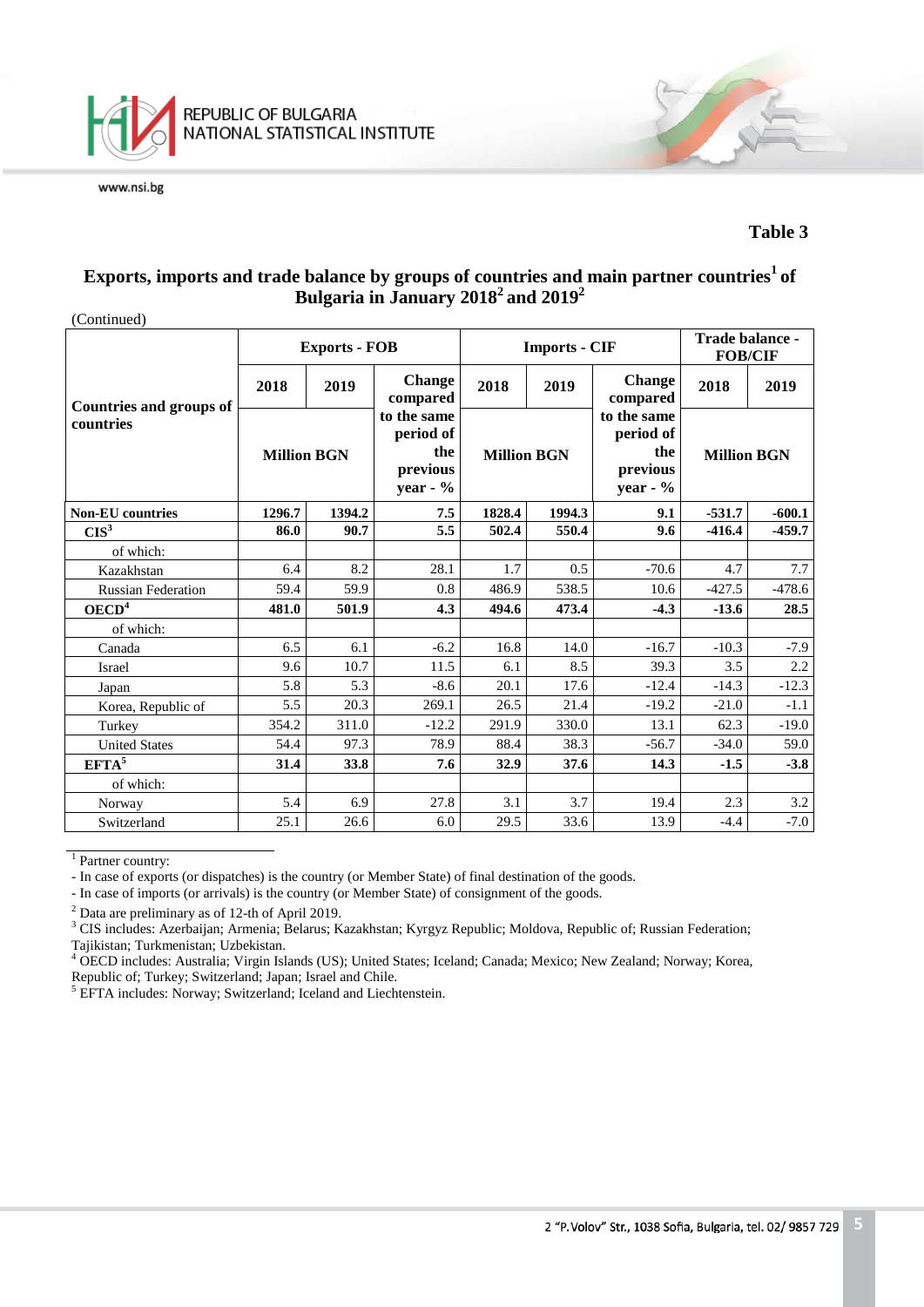

#### **Table 3**

## **Exports, imports and trade balance by groups of countries and main partner countries1 of Bulgaria in January 20182 and 20192**

| (Continued and end)            |                    |                      |                                                            |                    |                      |                                                            |                    |          |  |  |
|--------------------------------|--------------------|----------------------|------------------------------------------------------------|--------------------|----------------------|------------------------------------------------------------|--------------------|----------|--|--|
|                                |                    | <b>Exports - FOB</b> |                                                            |                    | <b>Imports - CIF</b> | Trade balance -<br><b>FOB/CIF</b>                          |                    |          |  |  |
| <b>Countries and groups of</b> | 2018               | 2019                 | <b>Change</b><br>compared                                  | 2018               | 2019                 | <b>Change</b><br>compared                                  | 2018               | 2019     |  |  |
| countries                      | <b>Million BGN</b> |                      | to the same<br>period of<br>the<br>previous<br>year - $\%$ | <b>Million BGN</b> |                      | to the same<br>period of<br>the<br>previous<br>year - $\%$ | <b>Million BGN</b> |          |  |  |
| <b>Countries not included</b>  |                    |                      |                                                            |                    |                      |                                                            |                    |          |  |  |
| in the upper groups            |                    |                      |                                                            |                    |                      |                                                            |                    |          |  |  |
| Albania                        | 15.5               | 10.2                 | $-34.2$                                                    | 1.3                | 1.6                  | 23.1                                                       | 14.2               | 8.6      |  |  |
| Bosnia and Herzegovina         | 10.2               | 9.6                  | $-5.9$                                                     | 2.1                | 2.1                  | 0.0                                                        | 8.1                | 7.5      |  |  |
| <b>Brazil</b>                  | 2.6                | 2.9                  | 11.5                                                       | 3.3                | $\overline{5.4}$     | 63.6                                                       | $-0.7$             | $-2.5$   |  |  |
| China                          | 106.9              | 114.1                | 6.7                                                        | 259.0              | 279.7                | 8.0                                                        | $-152.1$           | $-165.6$ |  |  |
| Egypt                          | 38.5               | 93.0                 | 141.6                                                      | 12.4               | 140.3                | 1031.5                                                     | 26.1               | $-47.3$  |  |  |
| Georgia                        | 16.9               | 24.6                 | 45.6                                                       | 41.6               | 8.0                  | $-80.8$                                                    | $-24.7$            | 16.6     |  |  |
| India                          | 11.4               | 16.3                 | 43.0                                                       | 35.6               | 35.7                 | 0.3                                                        | $-24.2$            | $-19.4$  |  |  |
| Indonesia                      | 4.1                | 3.7                  | $-9.8$                                                     | 9.2                | 88.8                 | 865.2                                                      | $-5.1$             | $-85.1$  |  |  |
| Iran, Islamic Republic of      | 9.8                | 3.7                  | $-62.2$                                                    | 6.4                | 3.9                  | $-39.1$                                                    | 3.4                | $-0.2$   |  |  |
| Peru                           | 5.0                | 0.5                  | $-90.0$                                                    | 0.7                | 1.6                  | 128.6                                                      | 4.3                | $-1.1$   |  |  |
| Republic of North              |                    |                      |                                                            |                    |                      |                                                            |                    |          |  |  |
| Macedonia                      | 65.8               | 58.0                 | $-11.9$                                                    | 51.3               | 33.6                 | $-34.5$                                                    | 14.5               | 24.4     |  |  |
| Serbia                         | 63.2               | 82.8                 | 31.0                                                       | 97.6               | 80.5                 | $-17.5$                                                    | $-34.4$            | 2.3      |  |  |
| Singapore                      | 24.2               | 39.4                 | 62.8                                                       | 9.4                | 8.5                  | $-9.6$                                                     | 14.8               | 30.9     |  |  |
| South Africa                   | $11.\overline{7}$  | 26.1                 | 123.1                                                      | 10.2               | 8.0                  | $-21.6$                                                    | 1.5                | 18.1     |  |  |
| Syrian Arab Republic           | 1.5                | 3.4                  | 126.7                                                      | 0.3                |                      | $\mathbf x$                                                | 9.9                | X        |  |  |
| Taiwan                         | $\overline{3.8}$   | 5.2                  | 36.8                                                       | 18.8               | 18.7                 | $-0.5$                                                     | $-15.0$            | $-13.5$  |  |  |
| Ukraine                        | 21.4               | 34.7                 | 62.1                                                       | 69.2               | 94.4                 | 36.4                                                       | $-47.8$            | $-59.7$  |  |  |
| <b>United Arab Emirates</b>    | 19.6               | 12.4                 | $-36.7$                                                    | 6.2                | 4.1                  | $-33.9$                                                    | 13.4               | 8.3      |  |  |
| Viet Nam                       | 3.5                | 4.5                  | 28.6                                                       | 10.4               | $10.\overline{9}$    | 4.8                                                        | $-6.9$             | $-6.4$   |  |  |

<sup>1</sup> Partner country:

- In case of exports (or dispatches) is the country (or Member State) of final destination of the goods.

- In case of imports (or arrivals) is the country (or Member State) of consignment of the goods.

<sup>2</sup> Data are preliminary as of 12-th April 2019.

'x' - category not applicable.

'-' - no case.